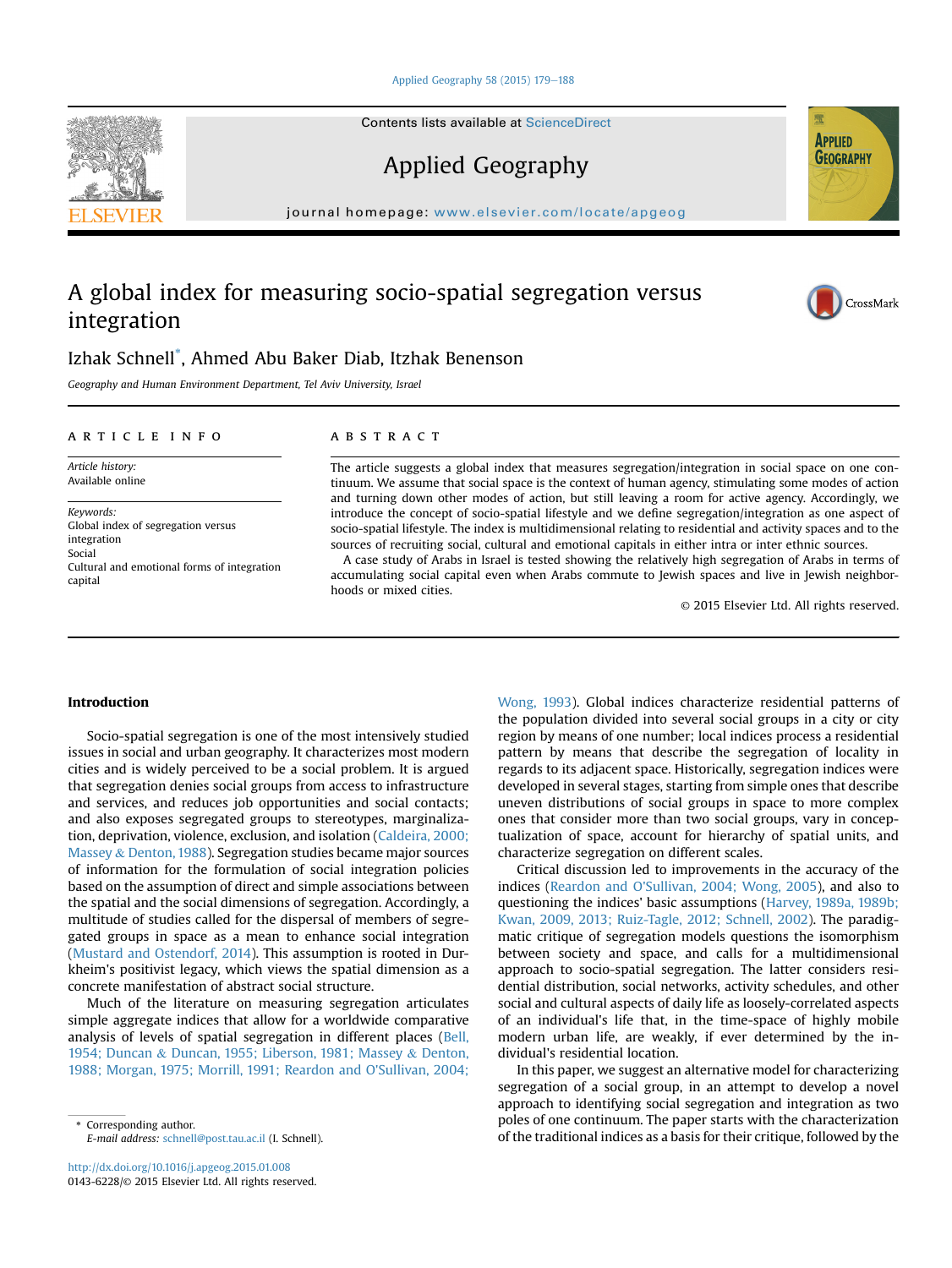suggestion of an alternative index of spatio-temporal segregation versus integration, and a demonstration of the operation of the proposed index in the case of Arabs in Israel.

## Segregation indices

Segregation indices have been developed in three main stages. At the first stage, dissimilarity ([Duncan](#page-9-0) & [Duncan, 1955\)](#page-9-0) and exposure/isolation ([Bell, 1954](#page-9-0)) indices were developed, presenting two complementary aspects of the residential distributions of particular social groups. These indices were extended to estimate segregation of several social groups that differ from each other on a nominal scale, like the case of ethnic and racial segregation, or that differ from each other on an interval scale, like the cases of socioeconomic groups ([Jargowsky, 1996; Morgan, 1975](#page-9-0)). Dissimilarity indices, popular in 50s and 60s, have been criticized as oversimplified. [White \(1983\)](#page-9-0) was the first to raise the checkerboard problem, according to which the distribution of segregated areas in space was not considered.

The second generation of indices took into account the distribution of members of segregated groups in space, and the probability for them to encounter either members of their own group or members of other groups in spatial units other than their own ones, based on a distance decay function [\(Jakubs, 1981; Morgan, 1983;](#page-9-0) [Morrill, 1991; Wong, 1993, 1998](#page-9-0)). Scholars like [Jakubs \(1981\)](#page-9-0) and [Morgan \(1983\)](#page-9-0) developed segregation indices that measure the distances that residents would have to move in order to reach equal spatial distribution to one of the majority. Scholars like [Morrill](#page-9-0) [\(1991\)](#page-9-0) and [Wong \(1993\)](#page-9-0) further diversified segregation indices by taking into consideration the characteristics of the areal unit, and accounting for the ratio between perimeter and area and length of common boundaries between neighboring census tracts.

The debate over the spatial meanings of segregation led [Massey](#page-9-0) [and Denton \(1988\)](#page-9-0) to conclude that five dimensions complement each other in characterizing socio-spatial segregation: evenness, exposure, concentration, centralization, and clustering. [Reardon](#page-9-0) [and O'Sullivan \(2004\)](#page-9-0) and [Brown and Chung \(2006\)](#page-9-0) showed that these dimensions should be reduced to two poles, one calculating residential distribution between evenness and clustering, and the other one calculating the probability for interactions with members of other groups between isolation and exposure.

Local segregation indices measure individuals' segregation at various spatial resolutions. Every segregation index can be localized ([Benenson](#page-9-0) & [Omer, 2002; Omer](#page-9-0) & [Benenson, 2002](#page-9-0)). In this way, the series of local indices of "spatial association" that reflect segregation in respect to the hierarchy of areas from the individual building through the urban and census block and to the region can be obtained, (see [Anselin, 1995](#page-9-0) for review). Based on these indices, [Reardon and O'Sullivan \(2004\)](#page-9-0) and [Wong \(2005\)](#page-9-0) tried to deduce from aggregate data about personal behavior by using different kinds of techniques to model human spatial interactions across boundaries by different weighted formulas. The indices of spatial association are expected to solve the problem of the impact of the basic areal unit of the analysis, and expose the impacts of different ecological niches on segregation ([Wong, 2002\)](#page-9-0). Extending our understanding of the residential pattern, they, however, limit segregation phenomena to the residential pattern, just as the global indices do.

Residential-based models are heavily criticized for lacking theoretical associations between the spatial and the social ([Harvey,](#page-9-0) [1989a\)](#page-9-0) and for taking for granted that space has the power to determine social behavior. In this respect, segregation indices that measure isolation versus exposure can be seen as a first step towards the understanding of the impact of space on social behavior. An assumption that social encounters depend on distance and the use of the distance decay function reflects a higher probability to interact at short distances over longer ones, regardless of the social identities of the others in the encounters.

We argue that isolation-exposure indices still ignore the heavy behavioral component of socio-spatial segregation. As a hypothetical example, let us consider two immediate neighbors who live in the same mixed city. These individuals may develop very different segregation behaviors. The first may exclusively encounter members of his or her ethnic group dispersed all over the city. The second may encounter members of both the same and other ethnic groups within the same daily activity spaces. The residence-based unevenness and exposure measurements for these two individuals may be the same. A second example may be two individuals who live in a mixed neighborhood. The first one moves all over the globe in order to meet only people of his or her own religion or ethnicity. The other spends most of his or her life in the mixed neighborhood encountering members of all religions and ethnicities. Based on these and similar examples, we claim that the focus of segregation studies should be shifted from residential location as determining social behavior to space as a facilitator of social agency. The above-mentioned shifts demand a new approach to measuring segregation versus integration. We detect four attempts to overcome these limitations of the classical models in recent years. The first one focuses on the effects of interethnic encounters in heterogenous communities on inclusion versus exclusion [\(Valentine 2008](#page-9-0)). Such studies inspired by contact theory show how interethnic encounters may lead either to racialization of the others or to integration ([Leitner, 2012](#page-9-0); [Valentine and Sadgrove,](#page-9-0) [2012](#page-9-0)). The second one focuses on calculating Liberson's dissimilarity index on spaces of everyday life rather than of residence ([Wong and Show, 2011](#page-9-0)). The third one focuses on describing individuals' activities in the context of time space and society ([Kwan,](#page-9-0) [2009, 2013](#page-9-0)). The forth one focuses on analyzing segregation in aspects of residential and activity spaces and social networks as separate dimensions of socio-spatial lifestyles ([Schnell](#page-9-0) & [Benjamini, 2001, 2005](#page-9-0)).

Following our former approach we define socio-spatial lifestyle by agents' forms of using everyday life spaces while performing social projects/activities associated with standard life routines, or, as we call this by "agents' socio-spatial patterns of everyday life". These routines are based on agents' decisions and choices. The basis for the concept of socio-spatial lifestyle comes from [Hagerstrand's](#page-9-0) [\(1975\)](#page-9-0) suggestion that associates "social projects" with "spatial paths" and is extended by scholars like [Buttimer \(1981\)](#page-9-0) who distinguished between Urbanite and Localist socio-spatial lifestyles in Dublin, and by [Shapcott and Steadman \(1978\)](#page-9-0) who showed that agents perform many of their activities habitually, out of longterm commitments they make within certain cultural milieus. [Pred](#page-9-0) [\(1989\)](#page-9-0) and [Giddens \(1991\)](#page-9-0) bridged the gap between human identity and socio-spatial lifestyle by setting a dialectical framework of human inside-outside, present and past-future, and individual and societal aspects of life. [Kwan \(2009, 2013\)](#page-9-0) followed this conceptual framework in developing her method of measuring socio-spatial segregation.

[Giddens' \(1984\)](#page-9-0) approach that considers everyday life spaces as the arenas in which the double structuration of agency and structure takes place, set up a theoretical foundation for the paradigmatic shift in segregation studies. From this standpoint, segregation studies should start with the agent embedded in social practices at the meso-level, and in social structure at the macrolevel. [Giddens \(1991\)](#page-9-0) as well as [Bauman \(1995\)](#page-9-0) and [Castells](#page-9-0) [\(1996\)](#page-9-0) identified the new spatialities that are restructured in the era of globalization: they show that agents are increasingly exposed to long distance encounters and this causes infiltration of the local and the global into each other, blurring scalar orders and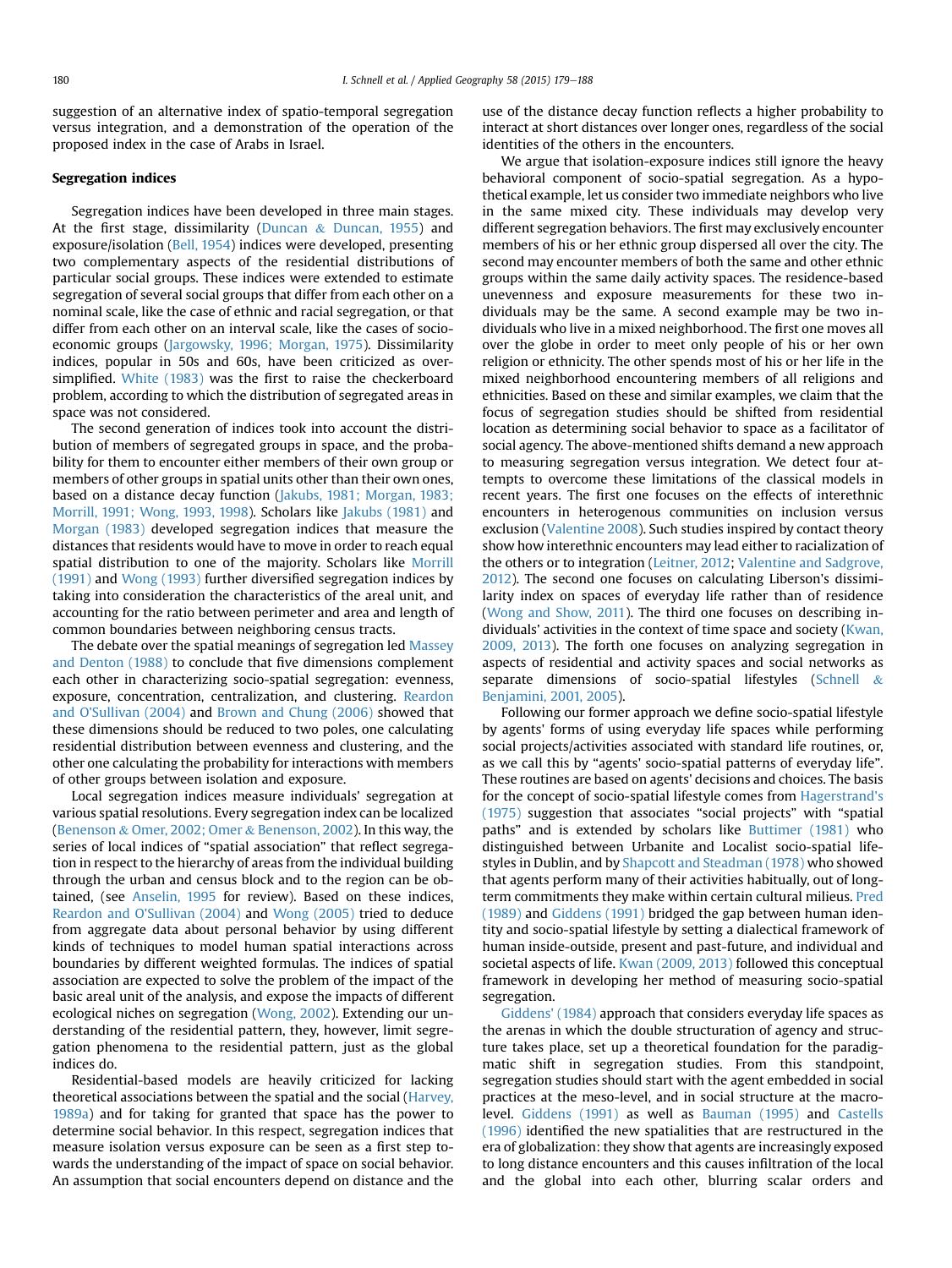boundaries. That is, in the era of time-space compression [\(Harvey,](#page-9-0) [1989b\)](#page-9-0) when the boundaries between areas are opening up, agents are increasingly exposed to global information via mass media and telecommunication, and may develop lifestyles and identities that are different from those characteristic of the reference groups of neighboring others [\(Sassen, 1998; Holloway, Rice,](#page-9-0) & [Valentine,](#page-9-0) [2003; Slevin, 2000](#page-9-0)). The new social space is characterized by multiple, dynamically varying complex and interacting networks of relationships ([Healey, 2007; Hillier, 2008\)](#page-9-0). Human individuals follow different styles of regionalizing their daily lives, opening or closing themselves to telecommunication, mass media, and social networks; all these supplying different kinds of activities and interactions and making residential-based segregation measurements inadequate.

Individuals' interactions, in time and space, have far reaching consequences on the ways they develop their identities and views. Local reference groups become less relevant when individuals are increasingly exposed to a multitude of information that is not directed towards one comprehensive worldview. Those who adjust to the reality of globalization develop strong individualism that guides them in selecting relevant pieces of information and connecting them into their own comprehensive biography ([Giddens,](#page-9-0) [1991; Noy, 1995](#page-9-0)). Such people develop complex repertoires of identities with low levels of loyalty to any reference group ([Amara](#page-9-0)  $&$  [Schnell, 2004](#page-9-0)). In the same time, individuals who are less successful in adjusting to globalization may continue with loyalty to the collective identity of a homogenous reference group (resistance identity in Castells' conceptualization, [2001; Thrift, 2004](#page-9-0)). In this context, doubts may be raised about the importance of ethnicity or race for meaningful social grouping  $-$  ethnicity or race may be salient for some and almost irrelevant for others. Accordingly, residential-based spatial unevenness and isolation of the group as a whole may be irrelevant for socio-spatial segregation of the group members. If the members of any social category are free to adopt a variety of identity repertoires, including creation of their own socio-spatial lifestyles, then there is no reason to assume that their socio-spatial segregation is reflected by the index that is based on average characteristics of residential pattern.

We call for shifting the focus of analysis from the residential pattern of predefined social categories to individual-based spatiotemporal analysis of the individuals' socio-spatial lifestyles. In some cases, individuals' social spaces reach out far beyond local neighborhoods to the global horizon, while others remain relatively closed within localities. That is, individuals' and groups' social spaces may essentially overlap if their residential spaces are segregated. As a result, multilayered patterns of social spaces with different levels of segregation may emerge [\(Schnell](#page-9-0) & [Benjamini,](#page-9-0) [2005\)](#page-9-0). We, thus, claim that the different dimensions of socio spatial segregation versus integration that relate to spatial, social, cultural, and economic aspects of daily life ([Ruiz-Tagle, 2012](#page-9-0)) have to be characterized separately. The indices of socio-spatial integration should reflect associations between these dimensions, thereby characterizing socio-spatial lifestyles institutionalized among members of social groups ([Schnell](#page-9-0) & [Haj-Yahya, 2014](#page-9-0)).

What could be the characteristics of socio-spatial segregation/ integration in individuals' everyday lives? In what follows, we choose to regard four components of segregation/integration, one spatial and three that describe integration capital. The first one is the spatial, which relates both to residential and activity spaces. The second one is the affective, which is mentioned by existentialist scholars to be a crucial factor in developing a sense of self (terminology) and worldview [\(Bollnow, 1967;](#page-9-0) Buttimer, 1977, [1981;](#page-9-0) [Relph, 1974\)](#page-9-0). This includes the sense of at homeness in spaces, which is defined by  $\text{Re} \ln(1974)$  to be the essence of place and identity, identity and presentation of identity in designing and

decorating ones' house. Several studies show that stronger identification with shared identity by members of minority groups is associated with higher integration in the labor market and in society ([Battu and Zenou, 2010](#page-9-0)) The last two components relate to the accumulation of cultural and social capital as a supplement to the accumulation of economic capital [\(Bourdieu, 1986](#page-9-0)). [Putnam](#page-9-0) [\(2000\)](#page-9-0) bases the argument of social and cultural capitals on the assumption that such forms of capital have externalities that privilege to agents. While Putnam defines the question of social and cultural capital in terms of the energies that individuals and groups invest in order to accumulate knowledge, information, social support norms etc. relevant for their success in life, we transform the question, asking to what extent do agents accumulate social and cultural capital from intra- or inter-ethnic sources. We consider individuals who focus on accumulating social, cultural, and affective capitals from intra-ethnic sources as segregated, and those who accumulate capital from both intra- and interethnic sources as integrated. Since social and cultural capitals are context-related, we adapt our indicators to the context of ethnic integration in major aspects of everyday life practices. In this context, we introduce the concept of 'integration capital' that can be subdivided into social, cultural, and affective capitals. We assume that encounters and friendships with members of other ethnicities and their support represent different qualities of social integration capital [\(Coleman, 1988](#page-9-0)). Integrating members may develop both weak encounters with members of other ethnicities, which [Granovetter \(1983\)](#page-9-0) highlight their importance for accumulating social capital as well as strong contacts which supply sources of support in cases of need. Linkages to Jews, whether they are weak or strong, supply bridging social capital that widens the range of opportunities for exchange of ideas and information from interethnic sources increasing, by thus, their social capital ([Putnam, 2000](#page-9-0)). In accordance we argue that bridging linkages increase inter-ethnic integration, increasing interactions, trust and opportunities for socio-economic mobility. In terms of cultural integration capital, the importance of fluency in the general society's language cannot be underestimated, as well as exposure to media, telecommunication, and cultural traits of dominant ethnicities in society. The importance of media and telecommunication in adults' socialization is supported by many scholars ([Giddens, 1991; Slevin, 2000](#page-9-0)).

#### Research methods

#### The studied population

We study socio-spatial segregation/integration of Muslim Arabs in Israel based on the stratified sample of 177 subjects between 20 and 40 years old, with a close to 1 male/female ratio. Roughly, half of the members of each gender group are commuting to Jewish space, while the rest are localists spending most of their time in Arab space. In this sense, the sample is distorted since in reality only 25% of women participate in the labor force, and the majority of the women workers do not commute to Jewish spaces. The subjects reside in three different types of communities: (1) Arab towns, (2) Mixed cities, and (3) Jewish cities, and we amplified the proportion of interviewed subjects in mixed and Jewish cities to enable comparison among the three types of residence. The Arab towns sampled in this study are Tamra, Kabool, and Sachnin, located in the Galilee part of Israel where about half of the Arabs in Israel reside, and Taybe located in the center of Israel. The mixed cities are Haifa, Ramla, and Lod, while the inner and the middle rings of the metropolitan area of Tel Aviv represent a Jewish city. In each of these localities we have randomly chosen 30 persons, maintaining the same proportions of males and females and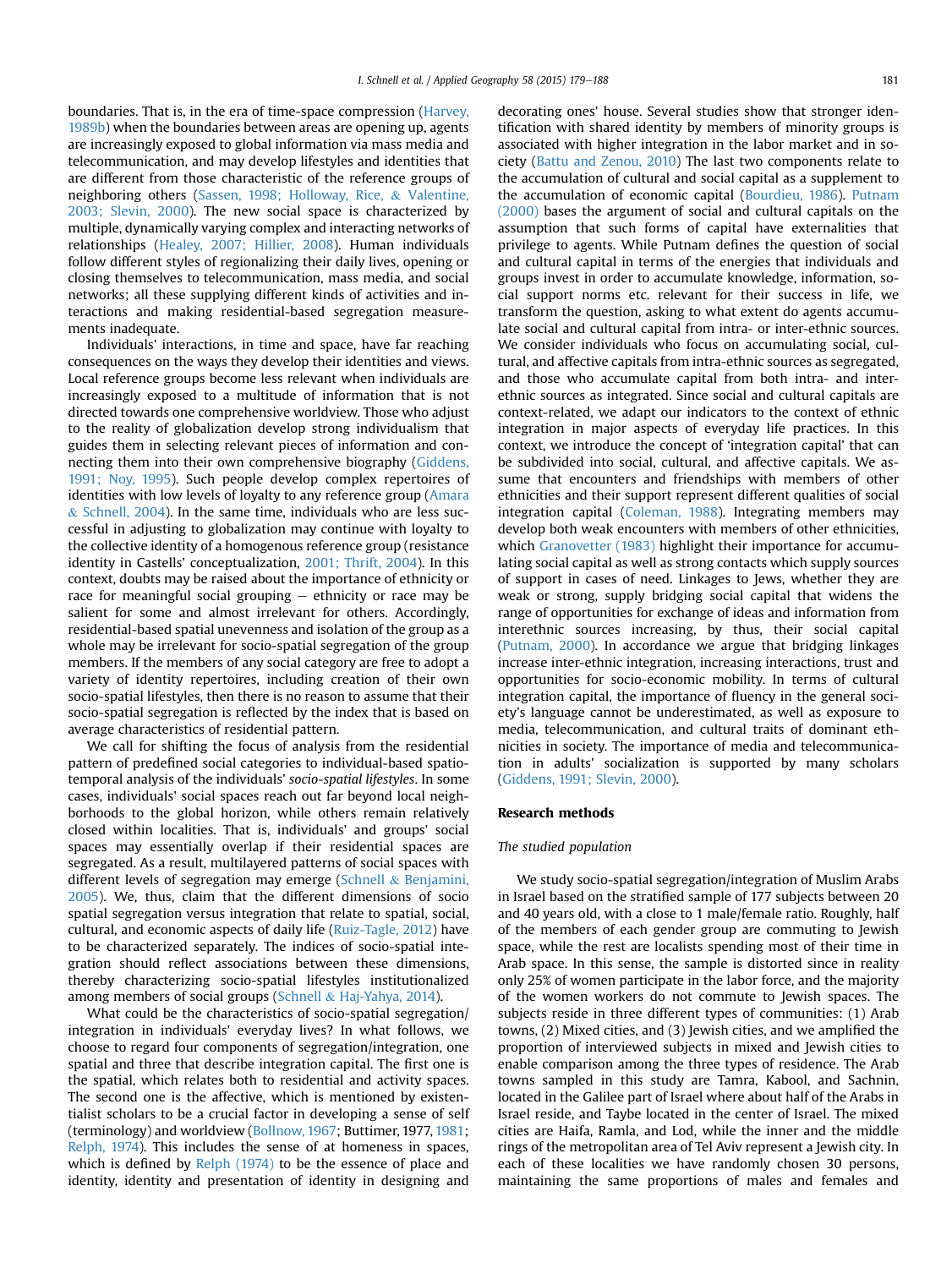localists versus commuters to Jewish spaces. The subjects in each locality were chosen according to random numbers from the water bills in the municipality and names were replaced by the next names when needed in order to maintain the requested proportion between commuters and localists. Refusals to the questionnaires reached 17 percent. As a result, among 177 interviewed subjects, 89 reside in Arab towns where the percentage of Muslims is above 90%, 59 in mixed cities, where the percentage of Muslims is about 8%, and 29 in the Tel Aviv metropolitan area.

In the Arab towns the number of Jewish residents is almost zero, that is, standard indices will show absolute residential segregation of Muslims. In the mixed cities, despite the discriminating policies of the municipality and the government ([Yiftachel](#page-9-0) & [Yakobi, 2003;](#page-9-0) [King Irani, 2007](#page-9-0)), various forms of coexistence have been established [\(Monterescu, 2007\)](#page-9-0) and the dissimilarity indices for the Arab enclaves vary between 40 and 65%, similar to the range obtained for minorities in many European cities ([Falah, 1996; Graicer, 1992;](#page-9-0) [Kipnis](#page-9-0) & [Schnell, 1978](#page-9-0); [Mustard, 2005](#page-9-0)). Immigration of Arabs into Jewish cities, including Tel Aviv, is relatively new phenomenon. Some Arab Muslims from highly segregated Arab towns who have privileged professions move to large Jewish cities, distancing themselves from Arab enclaves in these cities (such as the Jaffa area in Tel Aviv).

# Data collection and analysis

The proposed index is based on a closed questionnaire of 15 closed questions. Eleven questions aim at extracting information on the main aspects of individual subjects' adoption of segregated or integrated socio-spatial lifestyle, and specifying their tendency to cross intergroup boundaries in major aspects of their daily lives. We classify these 11 questions according to four main components of socio-spatial lifestyles: spatial, affective cultural and social [\(Fig. 1\)](#page-4-0). Each of the components is constituted of the characteristics that are based on two or three questions. The spatial component is constituted of characteristics exposed by two questions, one related to segregation versus mixing in residential space, and the other to characterizing personal activity spaces. In regards to residential space, we ask about the proportion of Jewish and Arab neighbors at the place of residence in ones daily activity spaces. Daily activity space is characterized by the proportion of active time spent in a standard day, in spaces dominated by Jews. To estimate this proportion for a standard day, the respondents were asked to record their activities during the last day and to add to this list those activities performed routinely but that were not performed during the last day. We introduced the concept of activities in a standard day in which we added to the measured days time per day of less frequent activities and we standardized the results to one.

The affective component relates to the sense of at-homeness in spaces dominated by the majority; to the importance of the Israeli identity as the one that is supposed to be shared by society at large (see [Fig. 1\)](#page-4-0). In addition, the subjects' were asked about the sources of inspiration in decorating their apartments, as symbols of their identities. In Arab society only a marginal number of apartments are rented and they are rarely furnished by the owners. Therefore, furniture and decoration represent residents' identities.

In the cultural component, we asked to what extent members of the minority recruit cultural capital from the majority culture in regards to their fluency in the majority language (Hebrew), exposure to majority media, and attitudes toward integration in the majority culture (see [Fig. 1\)](#page-4-0).

In the social component we asked to what extent members of the minority group recruit resources from the majority's social networks. We aimed at revealing the existence of links with members of the majority society and at the quality of these links ([Coleman, 1988\)](#page-9-0), and investigated the proportion of encounters with members of the majority society in a standard day, the percentage of friends that belong to the majority society, and the proportion of potential supporters from the majority who can be turned to in cases of need (Jews in our case).

Four questions reflect the socio-demographic characteristics of the subjects: gender, formal education, professional status, and self-report on their household's income relative to the average. The questionnaire has been run by us but it is designed in a way that makes it possible to be included in pools run by survey companies, and distributed via the Internet. Respondents' location and neighborhood properties can be obtained by asking their residential addresses and extracting the data from official statistics at a resolution of census blocks.

The quantitative study has been supplemented by 30 open interviews in which the subjects were asked to respond to their feelings and attitudes towards the aspects mentioned in the questionnaire and to evaluate their relevancy to their life.

The answer template is established as 5 levels on an ordinal scale, with 1 representing segregation, 5 representing integration, and 3 an intermediate position. Questions 1, 2, 3, and 4 are answered in percentages, with answers grouped into five levels according to five equal intervals  $0-20\%$ ,  $20-40\%$ , ...,  $80-100\%$ . The answers to 11 questions are interpreted as the characteristics of segregation/integration, with 1 representing complete segregation, and 5 representing complete integration. We call these indices "socio-spatial global segregation versus integration indices" (GSI).

The data are analyzed in two steps. First, we present the distributions of the subjects according to all 11 characteristics. Second, we aggregate characteristics. Two spatial characteristics are aggregated as:

$$
SP = (R + A)/2
$$

where SP is an index of spatial segregation, R is the index of residential segregation and A is an index of activity space segregation

Six indices representing integration capital are aggregated as:

$$
IC = (E_{so} + F_{so} + S_{so} + H_c + M_c + B_a)/6
$$

where IC is an index of integration capital, E is the percentage of encounters with Jews, F is the percentage of Jewish friends, S is the percentage of Jews in support groups, H is the fluency in Hebrew, M is the exposure to Hebrew media, and B is the sense of belonging.

All eight characteristics are also aggregated

$$
GSI = (R+A+E_{so}+F_{so}+S_{so}+H_c+M_c+B_a)/8 \\
$$

We then investigate the association between SP and IC, and a set of associations between external variables relating to subjects' income, professional status, formal education, gender, and GSI.

#### Results

#### Arabs' socio-spatial segregation versus integration

As mentioned 50 percent of the sample resides in Arab towns, 33% live in mixed cities, and 17% live in Jewish cities [\(Fig. 2](#page-5-0)a). The distribution of their activities between Arab and Jewish spaces is evidently pre-determined by the sampling strategy: 42% spend less than 40% of their time in Jewish spaces (segregated according to their activity space), 40% spend more than 60% of their time in Jewish spaces (integrated according to their activity space) and 18% are in an intermediate position [\(Fig. 2](#page-5-0)b).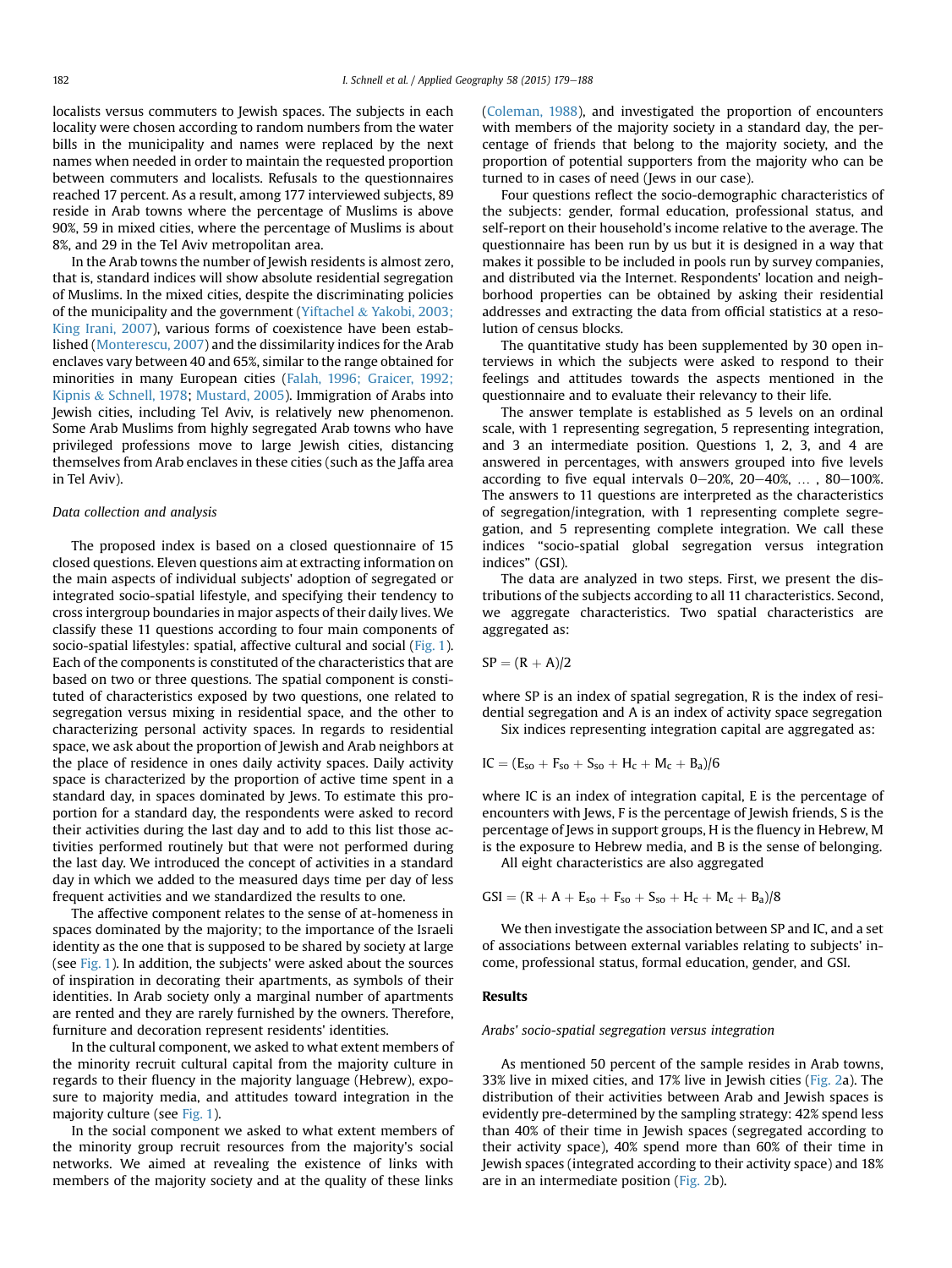<span id="page-4-0"></span>

Fig. 1. The structure of socio-spatial segregation versus integration.

\*The questions are as follows: 1) Do you agree to have neighbors from other groups? 2) Do you agree to have a business partner from other groups? 3) Do you agree to have friends from other groups? 4) Do you agree that you or one of your family members will have intimate relations with a member of other group?

Distributions of the replies to the questions reflecting various characteristics of integration capital are presented in Fig.  $2c-k$ :

- Hebrew knowledge: more than 60% of the sample is highly fluent and about 35% are fluent in Hebrew, with no one testifying that they do not know Hebrew ([Fig. 2c](#page-5-0)). This is an evident consequence of institutionalized school curriculum and everyday practice, especially for two third of the sample spending (mostly working) in integrated space ([Fig. 2](#page-5-0)b) during more than 60% of their time.
- Exposure to Hebrew media: about 40% are in an intermediate position, being exposed equally to Arab and Hebrew media, while 20% are exposed mainly to Arab media, and 40% are exposed mostly to Jewish media [\(Fig. 2d](#page-5-0)). Most of the subjects mentioned that exposure to Hebrew media is important for them in order to stay updated in the Israeli society where they conduct their daily lives. In addition, they mentioned that they tend to trust news and actuality programs in the Hebrew media more than in the Arab one, with the exception of matters related to the Israeli-Arab conflict. For the latter case, they prefer Arab mass media like Al-Jazeera. Concerning entertainment, the respondents tend more to the Arab media.
- Attitudes toward integration [\(Fig. 2e](#page-5-0)): About half of the respondents adopt an intermediate opinion between supporting

or rejecting integration. In our opinion, this expresses the duality of their attitude toward Israeli society, which we will highlight below. About 40% have a positive attitude to integration and 20% are negative.

- Three questions concern social capital [\(Fig. 2f](#page-5-0), g, h). Low levels of contact with Jews (grades 1 and 2) are characteristic of 60% of the respondents, and only about 20% encounter more Jews than Arabs ([Fig. 2](#page-5-0)f). Friendships with Jews shows similar characteristics, with about two thirds of the sample having mainly Arab friends and only about 10% having more Jewish friends than Arab ones [\(Fig. 2](#page-5-0)g). In terms of sources of support most Arabs are highly segregated with 45% enjoying less than 20 percent of their support from Jews [\(Fig. 2h](#page-5-0)).
- Three questions regard integration in affective capital [\(Fig. 2](#page-5-0)i, j, k). About 40% of respondents experience a sense of at-homeness toward Jewish dominated spaces, and 40% experience intermediate feelings to these spaces, with only 20% experiencing strangeness there [\(Fig. 2](#page-5-0)i). In contrast, close to half of the respondents indicated the lowest level of their identities as Israeli, and only 15% indicated their Israeli identity as dominant [\(Fig. 2j](#page-5-0)). This falls in line with other studies that demonstrated that Israeli Arabs perceive their Arab identity as representing their cultural affiliation, Palestinian as representing their national affiliation, and Israeli as representing their civilian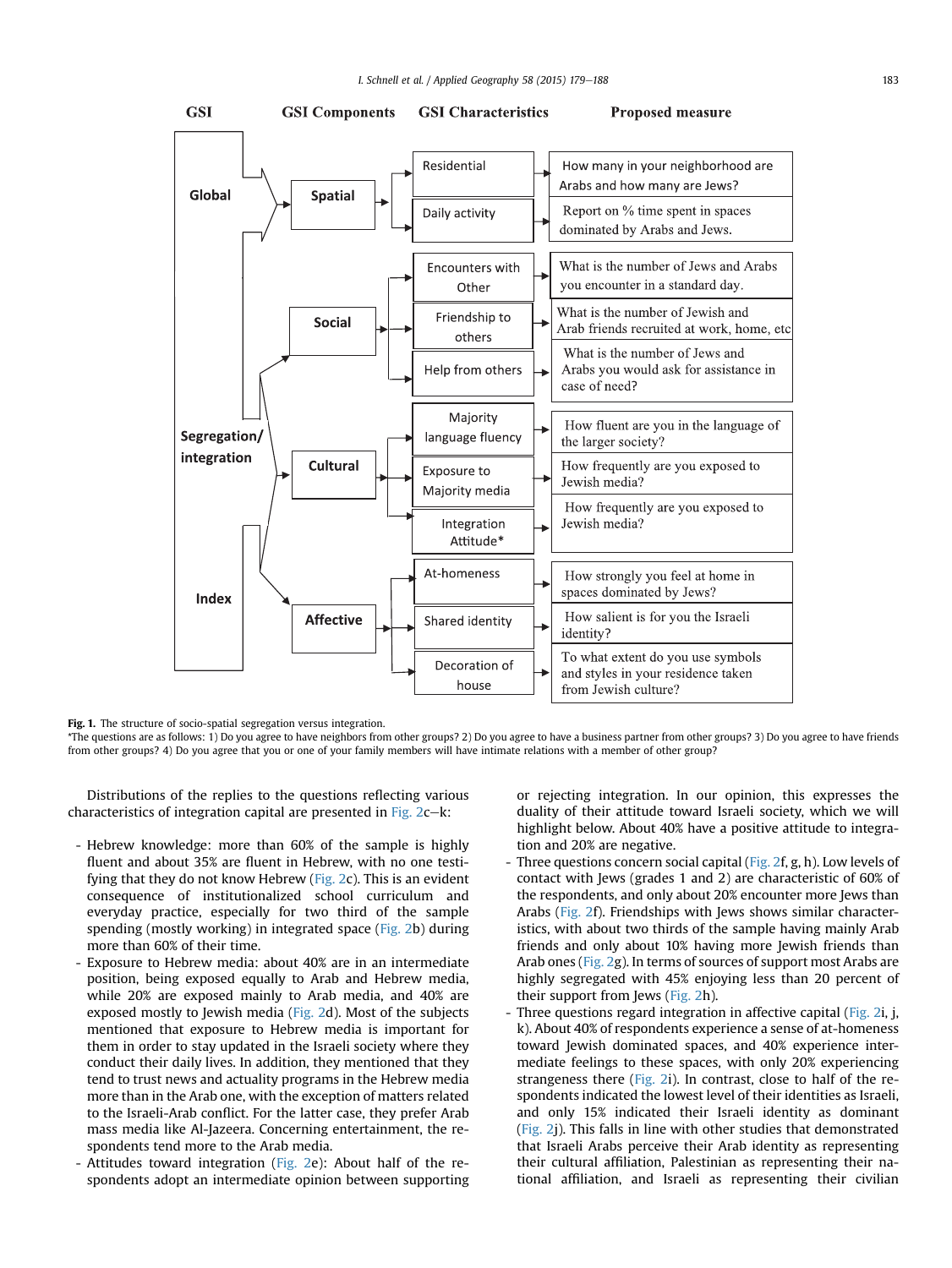# Spatial aspects

<span id="page-5-0"></span>

Cultural capital



Social capital



Affective capital



Fig. 2. Distributions of the GSI characteristics.

identity, but assigning to the latter low levels of salience due to their feeling of deprivation of civil rights [\(Amara](#page-9-0) & [Schnell,](#page-9-0) [2004; Schnell](#page-9-0) & [Haj-Yahya, 2014](#page-9-0)). In terms of symbolizing identity at home (Fig. 2k), ca. 35% tend to an Arab-oriented decoration style and almost the same percentage is inspired by Jewish style. This is despite Arab architects' evaluations that the vast majority of homes are decorated according to Jewish-Western styles and not Arab ones. We interpret this as the result of Jewish influence on Arab identity and culture on the one hand, and the resentment of these influences on the other hand from fear of losing the unique Arab Palestinian identity. In our view this dilemma also clarifies the dual attitude toward integration in Israeli society.

- In calculating an average grade for all eleven indicators (GSI), it appears that Arabs in Israel tend to concentrate into an intermediate position between segregation and integration. Seventy two percent of the sample are in an intermediate position (3 in the ordinal scale), 19% tend to segregate (grade 2) and 9% tend to integrate (grade 4). We characterize each individual by a profile composed of the 11 indicators, and use these profiles as the data for the analysis of Arabs' structures of segregation and integration in Israeli society.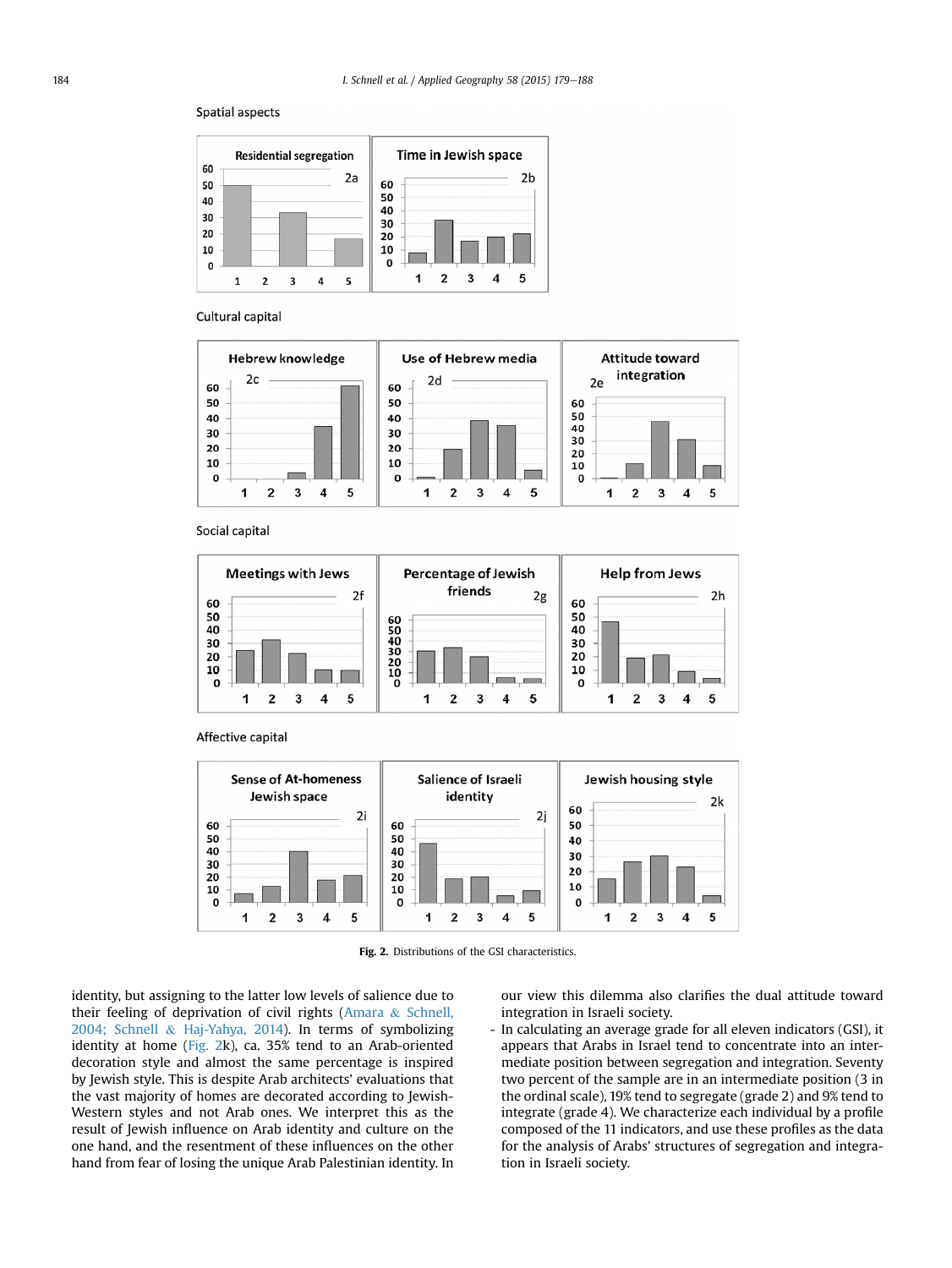## Styles of accumulating integration capital

Our analysis of socio-spatial segregation/integration in Arab society in Israel is based on Z-scores.

We normalize the characteristics of GSI and consider their Zscores:

 $z_i = (x_i - m_x)/STD_x$ 

where  $x_i$  is the characteristic x value for the subject i,  $m_x$  is a sample average and  $STD<sub>x</sub>$  standard deviation. We then divide the analysis into the two spatial characteristics and the nine integration capital characteristics. We test the reliability of the integration capital characteristics based on Cronbach's alpha in order to choose those characteristics that are scalable out of the 9 characteristics of integration capital. Cronbach's alpha for the 9 characteristics is 0.45 but after excluding 3 indices  $-$  attitude toward integration (cultural group), the salience of Israeli identity (affective group), and Jewish inspiration in decorating the house (affective group), Cronbach's alpha increases to the level of 0.67. We consider the three excluded indices as stated declarations about integration, and the six reliable indicators as related to integration behavior. The analysis of integration capital (IC) is thus related to the six indices: fluency in Hebrew, exposure to Hebrew media, sense of belonging to Jewish spaces, percent encounters with Jews, percent Jewish friends and percent Jews in support groups.

In order to capture the differences between the more and less integrated subjects, we divide the sample according to the Z-scores (Z-score based IC), into three groups  $-20\%$  of the individuals having the lowest IC, 20% having the highest, and the remaining 60% around M\_STD. The average profiles for those three groups are presented in Table 1 and the subjects of each group are segregated, intermediate, or integrated according to each of the six characteristics of IC. The largest deviation from the average is characteristic of fluency in Hebrew, with an average value for the segregate group equal to  $-1.1$ . Most significant deviations for the integrated group are according to the fraction of Jewish friends and support from Jews, and we consider these two characteristics of social capital as the critical ones for understanding transition from segregation into integration.

#### Spatial segregation and accumulation of integration capital

To understand the reasons of socio-spatial segregation/integration, let us investigate the association between three groups of characteristics: (1) spaces of subjects' residence and activity (SP), (2) accumulated integration capital (IC), and (3) socio-demographic characteristics. The relation between SP and IC are first analyzed separately for residential and activity spaces and then in combination. The distributions of IC among residential spaces, according to Kendal's tau-b are highly significant ( $t = 3.5$ ; df = 4; p < 0.0001). The percentage of integrated subjects grows from ca. 8% in Arab towns to 34% in mixed cities and to 40% in Jewish cities. In the same way, differences between commuters to Jewish spaces and Localists are significant (t = 3.4; df = 2; p < 0.001). However, as Table 2 shows, the influence of activity spaces remains insignificant for

#### Table 1

GSI profiles for the segregated, intermediate and integrated subjects.

| Profile                    | Characteristic     |                    |                                 |                |              |                  | N        |
|----------------------------|--------------------|--------------------|---------------------------------|----------------|--------------|------------------|----------|
|                            |                    |                    | Encount, Friends Support Hebrew |                |              | Media Belonging  |          |
| Segregated<br>Intermediate | $-0.69$<br>$-0.10$ | $-0.80$<br>$-0.16$ | $-0.68$<br>0.13                 | $-111$<br>0.17 | -0.66        | -0.64<br>$-0.04$ | 36<br>98 |
| Integrated                 | 0.87               | 1.10               | 0.95                            | 0.57           | 0.01<br>0.58 | በ 79             | 40       |

# Table 2

Association between the spatial and the integration capital characteristics.

| Spatial characteristics                  |                         | Integration capital (%)    | Number                             |    |                |
|------------------------------------------|-------------------------|----------------------------|------------------------------------|----|----------------|
| Residence                                | Activity<br>pattern     |                            | Segregated Intermediate Integrated |    |                |
| Arab towns                               | Minority 23<br>oriented |                            | 72                                 | 5  | 39             |
|                                          | Mixed                   | 22                         | 67                                 | 11 | 18             |
|                                          | Majority 17<br>oriented |                            | 76                                 | 7  | 29             |
| Kendal's tau-b                           |                         | $(T = 0.7; Sig. = 0.51)$   |                                    |    |                |
| Mixed cities <sup>a</sup>                | Minority 25<br>oriented |                            | 50                                 | 25 | 24             |
|                                          | Mixed                   | 43                         | 29                                 | 29 | $\overline{7}$ |
|                                          | Majority 14<br>oriented |                            | 46                                 | 39 | 28             |
| Kendal's tau-b                           |                         | $(T = 2.9; Sig. = 0.001)$  |                                    |    |                |
| Jewish cities <sup>a</sup>               | Minority 38<br>oriented |                            | 50                                 | 12 | 8              |
|                                          | Mixed                   | 40                         | 20                                 | 40 | 5              |
|                                          | Majority 17<br>oriented |                            | 31                                 | 52 | 16             |
| Kendal's tau-b                           |                         | $(T = 4.5; Sig. = 0.0001)$ |                                    |    |                |
| Total                                    | Minority 25<br>oriented |                            | 62                                 | 23 | 71             |
|                                          | Mixed                   | 30                         | 50                                 | 20 | 30             |
|                                          | Majority 12<br>oriented |                            | 53                                 | 34 | 73             |
| Kendal's tau-b for:<br>residential space |                         | $(T = 3.5; Sig. = 0.0001)$ |                                    |    |                |
| Activity space                           |                         | $(T = 3.4; Sig. = 0.001)$  |                                    |    |                |

<sup>a</sup> In calculating Kendal's tau-b for mixed and Jewish cities minority and mixed oriented categories are summed in order to avoid small numbers.

residents of the Arab towns (t = 0.7; df = 2 p  $\sim$  0.5). In contrast, activity spaces influence IC in mixed cities ( $t = 2.9$ ; df = 2;  $p < 0.001$ ) and mainly in Jewish cities ( $t = 4.5$ ; df = 2;  $p < 0.0001$ ). We, thus, conclude that Arabs who reside in Jewish and mixed cities accumulated significantly more integration capital than the Arabs residing in Arab cities. Mean Z-scores for integration capital in Arab towns was -0.15 relative to 0.06 and 0.35 respectively for mixed and Jewish residential spaces. Since Arab residents are relatively new immigrants in Jewish cities, we cannot conclude whether their tendency to integrate was the reason for their migration, or they became more integrated while residing in Jewish cities; whereas it seems that residents of Arab towns are over-embedded in local milieus to the extent that commuting does not increase integration levels in society at large.

Population distributions by GSI are only marginally associated with economic and professional success: with the rise of professional status, the percentage of segregated subjects decreases from 12% for blue-collar workers to 23% for low white-collar workers, and 30% for academics and professionals (Table 3). However, the highest percentage of integrated subjects is among the low whitecollar group. Among academics and professionals, the level of integration is 23%, significantly lower than that of the low whitecollar group (Kendal's tau-b test,  $t = 2.9$ ; df = 4; p ~ 0.03),

| Table 3                                                       |  |  |  |  |
|---------------------------------------------------------------|--|--|--|--|
| Associations between professional status and the GSI profile. |  |  |  |  |

| Professional status          | GSI profile                |                         |            | N   |
|------------------------------|----------------------------|-------------------------|------------|-----|
|                              |                            | Segregated Intermediate | Integrated |     |
| Academics and professionals. | -12                        | 65                      | 23         | 34  |
| Low white color              | 17                         | 52                      | 31         | 67  |
| Blue color                   | 30                         | 58                      | 12         | 41  |
| Total                        | 19                         | 57                      | 24         | 142 |
| Kendal tau-b:                | $(T = 4.5; Sig. = 0.0001)$ |                         |            |     |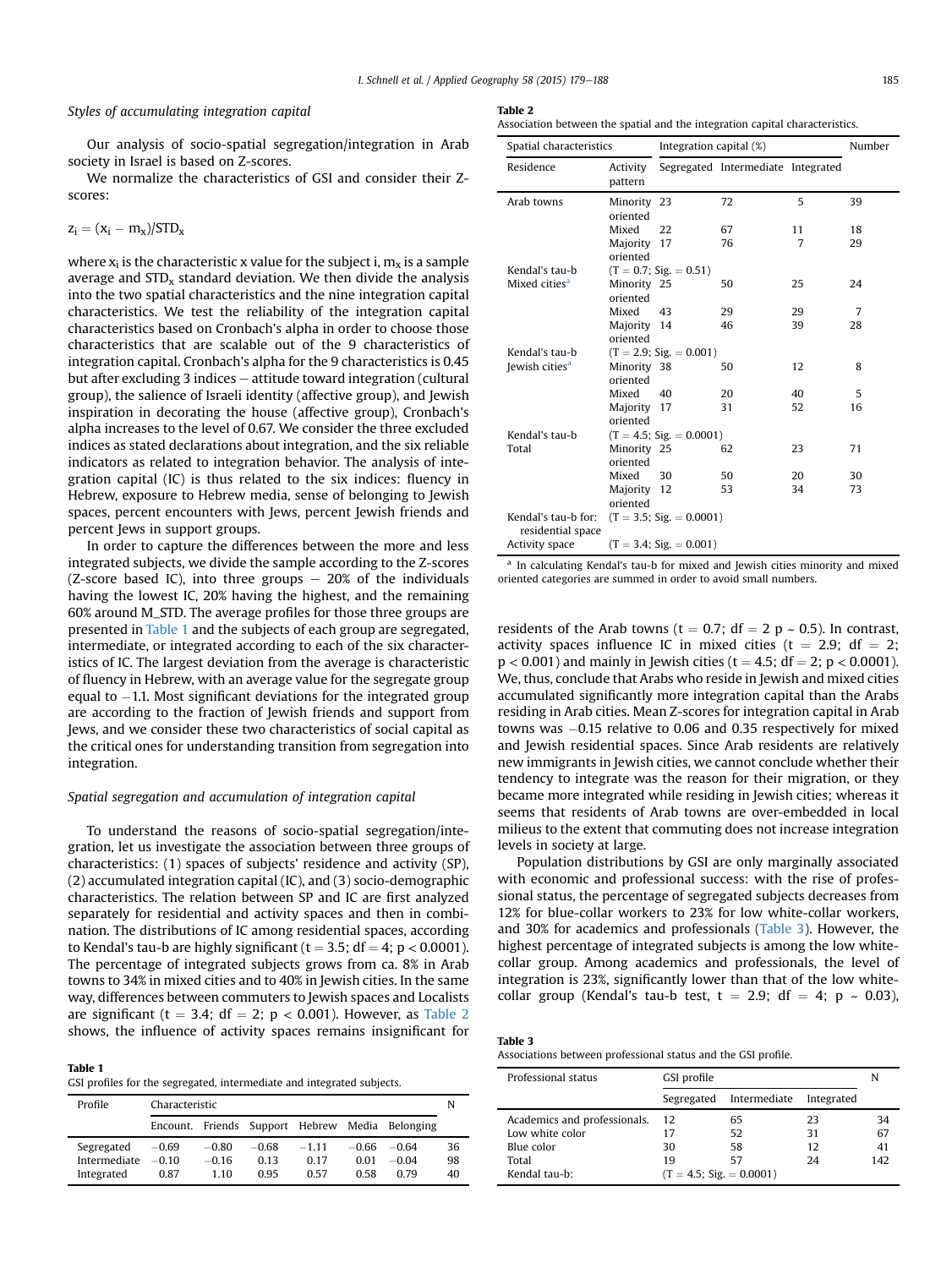supporting, therefore, the hypothesis that highly professional Arabs may abstain from integrating into the Jewish society.

The association between GSI and income is weak and the differences are insignificant (Table 4). The subjects whose income is average are least segregated than the two other groups, while the groups of the lower and the higher incomes are constituted of subjects with about similar distributions of GSI. However, these differences are marginal (t = 1.8; df = 4; p  $\sim$  0.07).

# Socio-demographic characteristics and GSI

The associations between two socio-demographic characteris $tics$  – gender and formal education and GSI are presented in Tables 5 and 6. Men and women are equally integrated to Israeli society (Table 5) (t = 0.7; df = 2; p  $\sim$  0.5) but differ in the forms of  $accumulating$  integrating capital  $-$  the women's index is essentially lower in terms of recruiting Jewish friends and Jews into their support groups (Table 6). It is interesting to note that women who reach out to Jewish spaces and encounter Jews as frequently as men, make fewer Jewish friends and accumulate fewer Jews into their support groups than men  $(-0.03)$  for commuting women relative to 0.32 for commuting men and 0.18 for average men). We hypothesize that this is a consequence of patriarchal control over women in Arab society, even when women are allowed to commute to integrated work places.

Formal education is usually considered a major factor in boosting professional mobility and integration in society. However, we did not find associations between these variables ( $t = 0.9$ ;  $df = 4$ ; p ~ 0.4). Of all 8 characteristics, only the percentage of time spent in Jewish spaces ( $t = 2.4$ ; df = 2; p ~ 0.018) and exposure to Hebrew media (t = 2.9; df = 4;  $p < 0.01$ ) significantly show that better educated people are more integrated in Israeli society. However, their reaching out to Jewish space and their exposure to Hebrew media does not provide any advantage in accumulating social integration capital or increasing their income in the labor market.

#### Discussion and conclusions

In this article we suggest a global index that measures segregation/integration in social space on one continuum. We assume that social space is the context of human agency, stimulating some modes of action and turning down other modes of action, but still leaving a room for active agency. Accordingly, we introduce the concept of socio-spatial lifestyle and we define segregation/integration as one aspect of socio-spatial lifestyle in the same way that the radius of everyday life activities orbit and the degree that different aspects of agents' activities are interwoven into each other represent other aspects of socio-spatial lifestyle ([Buttimer, 1981;](#page-9-0) [Fied, 2000](#page-9-0); [Schnell, 2004\)](#page-9-0).

In search for a relatively simple and tangible index, we chose to focus the analysis on residential space at the level of local community, activity space at the levels of localists who spend most of their socially active time in Arab spaces and commuters to Jewish

| Table 4                                          |  |  |
|--------------------------------------------------|--|--|
| Associations between income and the GSI profile. |  |  |

| Income                  | GSI profile                    |              |            | N   |
|-------------------------|--------------------------------|--------------|------------|-----|
|                         | Segregated                     | Intermediate | Integrated |     |
| Below average           | 23                             | 60           | 17         | 82  |
| About average           | 13                             | 59           | 28         | 39  |
| Above average           | 21                             | 42           | 24         | 39  |
| Total<br>Kendal's tau-b | 20<br>$(T = 1.8; Sig. = 0.07)$ | 56           | 24         | 160 |

#### Table 5

Association between Gender and the GSI profile.

| Gender         | GSI profile             |              |            | N   |
|----------------|-------------------------|--------------|------------|-----|
|                | Segregated              | Intermediate | Integrated |     |
| Men            | 21                      | 53           | 26         | 87  |
| Women          | 21                      | 60           | 19         | 87  |
| Total          | 21                      | 56           | 23         | 174 |
| Kendal's tau-b | $(T = 0.7; Sig. = 0.5)$ |              |            |     |

spaces, and on three forms of integration capital. From the spatial perspective, most studies focus on residential spaces in hierarchical levels assuming that residential space has the power to determine social life. However, an increasing number of studies focus on the relevancy of activity spaces to the understanding of segregation in the age of high mobility [\(Kwan, 2013; Wong, 2005\)](#page-9-0).

This study exposes the relevancy of both residential and activity spaces as well as interactions between them to the accumulation of integration capital. However, space does not gain the power to determine forms of accumulating integration capital. Arab subjects were widely distributed on all characteristics of GSI except for fluency in Hebrew. Furthermore, they adopted a wide variety of forms of accumulating integration capital to the extent that it was difficult to expose some dominant profiles that could have been planarity ordered. This result supports our argument that while space matters, it does not gain the power to dominate human agency.

In studying residential space we focus on the hierarchical level of local community. Future and more detailed studies will have to test the impact of residential spaces on accumulation of integration capital at the different hierarchical levels. In the meantime, our results are in line with [Valentine's \(2008\)](#page-9-0) study of the relevancy of contact theory to the understanding of segregation, in which she shows that in different communal milieus different interethnic relations may emerge, from interethnic integration to racialization depending on local norms, values, and practices. We argue that our study, by exposing a variety of characteristics of segregation/integration, has a better potential to associate integration or segregation to specific factors. Our study of Arabs in Israel shows that social capital  $-$  making Jewish friends and Jewish support groups  $-$  is the major burden for integration posed on segregated individuals. We show also that gaining cultural capital has only marginal effects on integration for other characteristics of integration capital, blocking mainly women from integrating in society at large.

In our effort to develop a GSI index that analyzes segregation/ integration on one continuum, we introduce the concept of inte-gration capital. We borrow from [Putnam \(2000\)](#page-9-0) the concepts of social and cultural capital, and we transform the focus of our analysis from exposing the resources that people gain in accumulating social and cultural capitals to those resources that people gain in order to integrate in the general society; meaning the ability

Table 6

The differences between the GSI characteristics by gender (overall average is zero for each of the capital integration characteristics).

| Capital integration                                                                                                                                                                                   | Difference between                           |
|-------------------------------------------------------------------------------------------------------------------------------------------------------------------------------------------------------|----------------------------------------------|
| characteristics                                                                                                                                                                                       | Kendal's tau-b for                           |
| genders                                                                                                                                                                                               | the difference*                              |
| % Encounters with Jews<br>0.14<br>% Jewish friends<br>0.42<br>% Jews in support group<br>0.28<br>Fluency in Hebrew<br>0.028<br>Hebrew media<br>0.14<br>Sense of belonging to<br>0.12<br>Jewish spaces | 0.53<br>0.02<br>0.05<br>0.91<br>0.43<br>0.04 |

 $* - p < 0.05$ , high  $p > 0.3$ .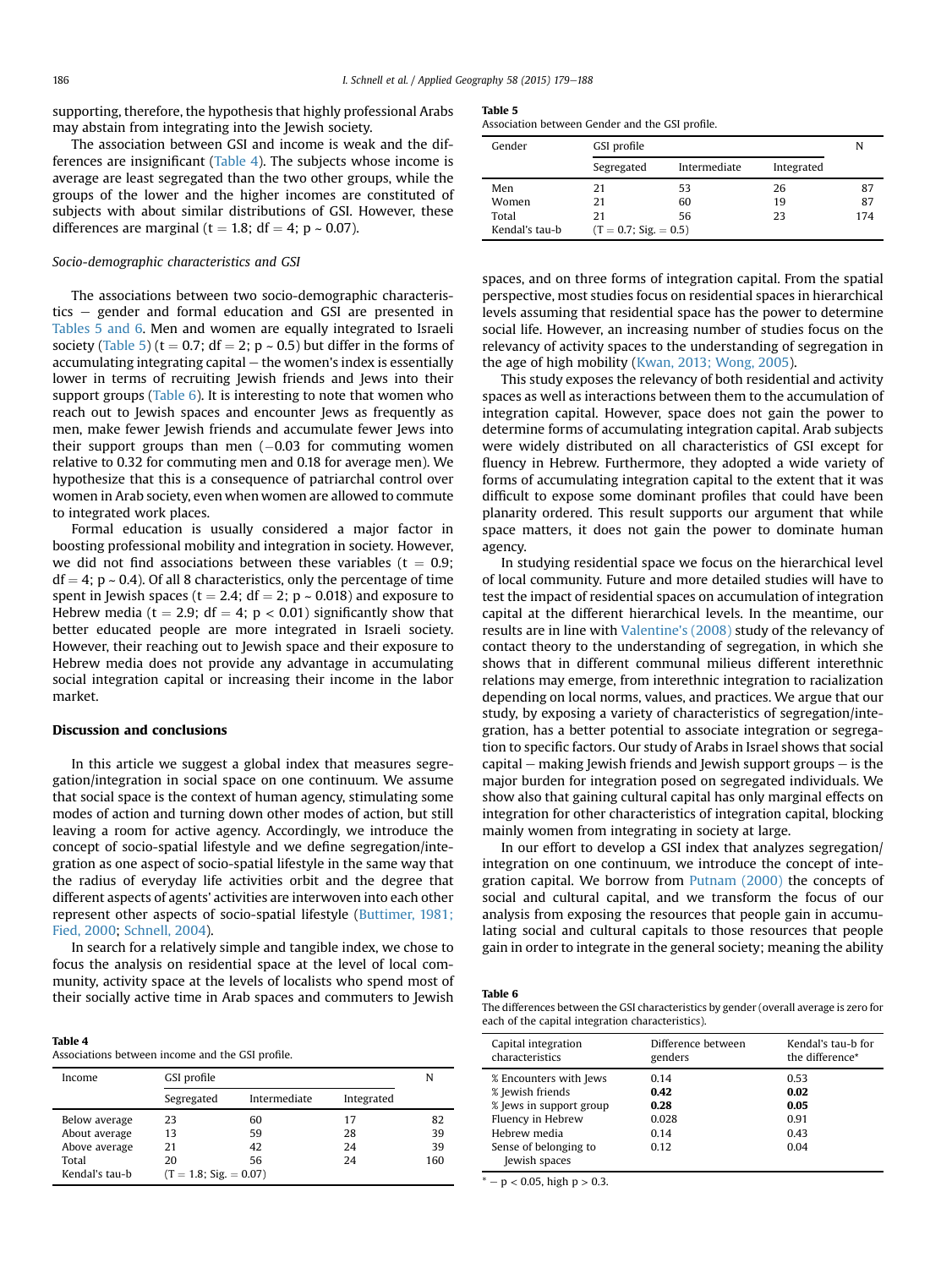of members of minority ethnic groups to develop effective interethnic bridging networks with members of the majority and to master cultural traits needed in performing effectively in the general society. In addition, we relate to the affective aspects of the human sense of belonging to society and place as fundamental aspects of people "being in the world." However, out of the nine deductively preselected indicators of integration capital predefined by us, only six were found to be scalable in Cronbach's alpha reliability test in the case of Arabs in Israel. This result leads us to conclude that further studies on different ethnicities around the world are needed in order to develop an integration capital index of general validity for interethnic comparisons.

Several main conclusions stem from the current study. First, most Arabs are in an intermediate position between segregation and integration. Only a small minority demonstrates a tendency to integrate in Israeli society. Second, even segregated Arabs demonstrate at least a partial tendency to culturally integrate. Third, making Jewish friends and building Jewish support groups are the most segregating aspect among Arabs. Even though many frequently encounter Jews in performing their daily lives the vast majority makes only a few Jewish friends and do not build Jewish support groups. This is true mainly for women. This means that social capital is the most crucial form of integration capital that distinguishes among the three groups of segregated, intermediate, and integrated individuals. It means also that despite [Granovetter's](#page-9-0) [\(1983\)](#page-9-0) argument concerning the importance of weak networks, encounters with Jews did not necessarily lead to developing Jewish friends and support groups and to integration in general.

Consequently, gaining integration capital has only a marginal effect on mobility in professional status, and almost no significant effect on income. Most Arabs are still deprived in the labor market. Many better educated Arabs are still excluded from prestigious jobs, they are channeled to lower status white-collar jobs and are underpaid relative to Jews ([Khattab and Miaari, 2013](#page-9-0)). Khattab's study that isolates the ethnic penalty aspect of deprivation in the labor market, supports the argument concerning the importance of structural barriers to Arabs' socio-economic mobility in Israeli society. The call to relate both to the aspects of social practices and social structure in understanding segregation/integration has been first introduced by [Ruiz-Tagle \(2012\).](#page-9-0) This study confirms the importance of structural aspects in addition to those of everyday practices in understanding patterns of segregation and integration. It seems that structural barriers in Israeli society and negative responses to Arabs' integration efforts make it difficult for Arabs to integrate. This is mainly in aspects that require active cooperation from Jews, like developing friendships and support groups with Jews as aspects of social integration capital. The power of structural barriers for integration is also demonstrated by the relations between formal education and integration. It appears that despite better educated Arabs being more exposed to Jewish cultural and affective sources of integration capital, they fail to gain social integration capital from this exposure. By the same token, even when highly educated Arabs succeed in accumulating social integration capital, its effect on their income remains marginal and many of them continue to work in low white-collar jobs. Women also suffer from structural barriers that are internal to Arab society. They accumulate very limited social integration capital, even in cases where they are integrated in other aspects. In this respect, we reiterate that most women are either not working or work in Arab towns, and, therefore, they are highly segregated. Our distorted sample stresses the fact that even the small minority of working women who commute to Jewish spaces fail to accumulate social integration capital.

In general, Arabs demonstrate positive attitudes toward integration but this attitude is limited to a degree that it does not threaten their Arab or Palestinian identity. In accordance, those who are intensively exposed to Jewish spaces and who show tendencies to culturally integrate tend also to develop concerns about their ability to maintain their Arab/Palestinian identity, and they refute Jewish influences on styles of decorating their houses.

Patterns of segregation/integration should be interpreted also in the context of global structures. The compressed spaces of the era of globalization are characterized by high human mobility performed by multitudes of communication means with each of them being subject to different levels of distance fraction and power to transgress boundaries leaving wider room for agents to practice their active agency [\(Urry, 2007\)](#page-9-0). In this reality there is no reason to assume isomorphism among the different aspects of GSI. For example, to some extent social networks may be built and maintained via the Internet and the formation of identities may be stimulated by mass media, opening possibilities to loosen the Gordian knot assumed in traditional models between society and space and their susceptibility to the tyranny of mathematical functions of distance decays.

In the case of Arabs in Israel, Arabs started to visit other Arab countries after the establishment of peace with Egypt and Jordan, and the opening of doors to several more Arab countries. Arab citizens of Israel started to make pilgrimages to Mecca and Medina. Despite this, encounters and telecommunication with Arabs in the Arab world have remained minimal. Even networks with the Palestinians in the West Bank have remained of secondary importance despite their strong affect to the Palestinian suffering. Arabs repeatedly mention that, despite all their solidarity with the Palestinians in the occupied territories and their feelings of belonging to the Palestinian national identity, their destiny is determined in Israel. Therefore, they feel the need to be updated through the media about developments in Israel, the need to develop social networks in Israeli society, and the need to be involved in public life in Israel ([Schnell](#page-9-0) & [Haj-Yahya, 2014](#page-9-0)). Our results demonstrate the importance of exposure to Hebrew media as an essential factor of integration.

The positive but weak associations among the characteristics of segregation/integration in the case of Arabs in Israel found in this study is partly confirmed in our former study on the structure of social spaces in Tel Aviv-Jaffa that studied the segregation of eleven ethnic groups along three aspects of GSI ([Schnell](#page-9-0) & [Benjamini,](#page-9-0) [2005\)](#page-9-0). Our study shows that while both residential and activity spaces matter, they do not determine socio-spatial behavior. Furthermore, they interact with each other. Unlike in mixed cities, in Arab towns, residential spaces dominate Arabs' tendency for segregation/integration, overcoming the effect of activity spaces. This means that Arabs in Arab towns are highly embedded in local milieus that imprison them in segregated niches, whereas Arabs in mixed cities and Jewish cities are subject to the effect of commuting into Jewish spaces, which stimulates integration.

The study join a set of attempts for a new paradigm of segregation and integration studies [\(Kwan, 2013; Wong, 2005;](#page-9-0) [Valentine, 2008\)](#page-9-0). It contributes to the analysis of segregation versus integration in activity spaces in addition to residential segregation. It contributes to uniting social and spatial analysis under one conceptualization, by introducing the concept of integration forms of capital. It highlights the relevancy of mass and telecommunication in understanding segregation versus integration in everyday life. The study also highlights the importance of starting the analysis from individuals aggregating at a second stage in order to expose different styles of integration and segregation within an ethnic group as well as the importance of analyzing each aspect of the model separately since they are not in isomorphism with each other as a major characteristic of spaces in a global reality.